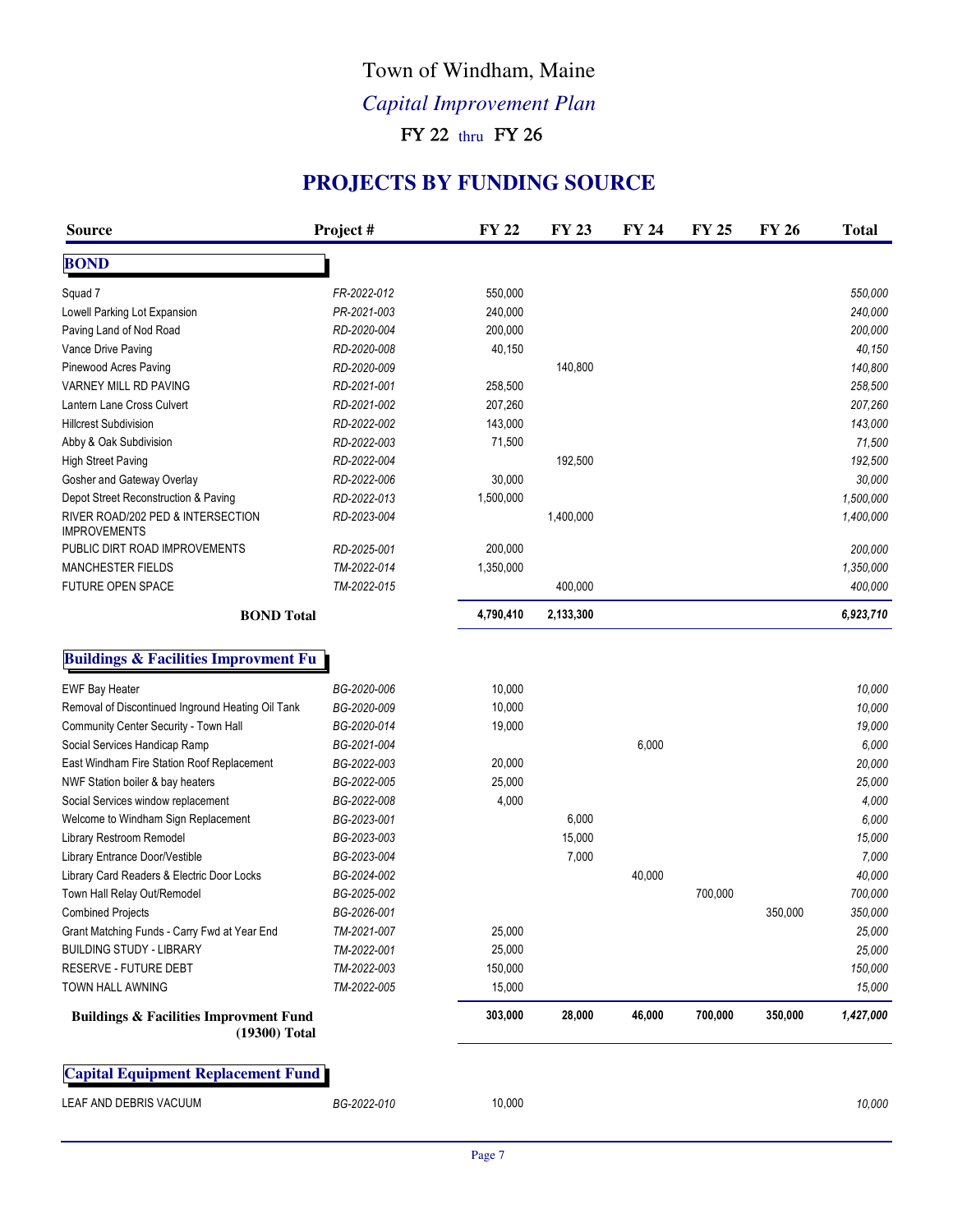| <b>Source</b>                                              | Project#    | <b>FY 22</b> | <b>FY 23</b> | <b>FY 24</b>      | <b>FY 25</b> | <b>FY 26</b> | <b>Total</b>      |
|------------------------------------------------------------|-------------|--------------|--------------|-------------------|--------------|--------------|-------------------|
| ELECTRIC CAR CHARGER                                       | BG-2022-011 | 12,000       |              |                   |              |              | 12,000            |
| Code Enforcement Vehicle Replacement                       | CE-2026-001 |              |              |                   |              | 79,500       | 79,500            |
| Car <sub>3</sub>                                           | FR-2021-002 |              | 51,000       |                   |              |              | 51,000            |
| ATV                                                        | FR-2022-005 |              | 38,000       |                   |              |              | 38,000            |
| CENTRAL GEAR WASHER/DRYER                                  | FR-2022-006 | 18,000       |              |                   |              |              | 18,000            |
| <b>ENGINE 5 PUMP REBUILD</b>                               | FR-2022-007 | 20,000       |              |                   |              |              | 20,000            |
| Self Contained Breathing Apparatus x50                     | FR-2023-001 |              | 350,000      |                   |              |              | 350,000           |
| Car 4                                                      | FR-2023-003 |              | 51,000       |                   |              |              | 51,000            |
| <b>Extrication Equipment</b>                               | FR-2023-004 | 55,000       |              |                   |              |              | 55,000            |
| Engine 5                                                   | FR-2024-001 |              |              | 591,179           |              |              | 591,179           |
| Ambulance 1 - AMR                                          | FR-2025-010 |              | 175,000      |                   |              |              | 175,000           |
| Ambulance 2 - AMR                                          | FR-2025-011 |              |              |                   | 175,000      |              | 175,000           |
| Unit 8                                                     | FR-2025-013 |              |              |                   | 56,000       |              | 56,000            |
| Unit 9                                                     | FR-2025-014 |              |              |                   | 56,000       |              | 56,000            |
| Unit 10                                                    | FR-2025-015 |              |              |                   | 56,000       |              | 56,000            |
| Car 1                                                      | FR-2025-016 |              |              |                   | 55,000       |              | 55,000            |
| Tower <sub>3</sub>                                         | FR-2026-001 |              |              |                   |              | 1,500,000    | 1,500,000         |
| Apparatus Service Truck - 1/2 of cost                      | FR-2026-002 |              |              |                   |              | 52,000       | 52,000            |
| SERVER REPLACEMENT AT PUBLIC SAFETY                        | IS-2022-002 | 50,000       |              |                   |              |              | 50,000            |
| FIREWALL AND SWITCH REPLACEMENT                            | IS-2023-002 |              | 50,000       |                   |              |              | 50,000            |
| BARRACUDA BACKUP REPLACEMENT                               | IS-2025-001 |              |              |                   | 28,000       |              | 28,000            |
| Children's Room shelving                                   | LB-2020-001 |              | 74,500       |                   |              |              | 74,500            |
| Public Library Teen Area Shelving                          | LB-2021-001 | 26,050       |              |                   |              |              | 26,050            |
| <b>TASER</b>                                               | PD-2022-001 | 9,470        | 14,400       | 14,400            | 14,400       | 14,400       | 67,070            |
| <b>BODY CAMERAS</b>                                        | PD-2022-002 | 33,000       |              |                   |              |              | 33,000            |
| Loader #25                                                 | PW-2018-001 |              | 230,000      |                   |              |              | 230,000           |
| Pickup #98                                                 | PW-2020-004 |              | 50,000       |                   |              |              | 50,000            |
| (1) WALKER RIDING LAWN MOWER                               | PW-2020-014 | 14,000       |              |                   |              |              | 14,000            |
| Skid Steer #28                                             | PW-2021-004 |              | 80,000       |                   |              |              | 80,000            |
| Pickup #99                                                 | PW-2021-008 |              | 50,000       |                   |              |              | 50,000            |
| Dump Truck #2                                              | PW-2022-001 |              |              | 190,000           |              |              | 190,000           |
| Pickup #81                                                 | PW-2022-003 |              | 50,000       |                   |              |              | 50,000            |
| TRUCK/CAR LIFT                                             | PW-2022-006 | 18,000       |              |                   |              |              | 18,000            |
| <b>FORK LIFT</b>                                           | PW-2022-012 | 26,000       |              |                   |              |              | 26,000            |
| Dump Truck #3                                              | PW-2023-002 |              | 190,000      |                   |              |              | 190,000           |
| Roller                                                     | PW-2024-004 |              |              |                   |              |              |                   |
| Trackless Sidewalk Machine #24                             | PW-2024-005 |              |              | 35,500<br>185,000 |              |              | 35,500<br>185,000 |
|                                                            |             |              |              |                   |              |              |                   |
| Dump Truck #8                                              | PW-2025-001 |              |              |                   | 190,000      |              | 190,000           |
| Dump Truck #9                                              | PW-2025-002 |              |              |                   | 215,000      |              | 215,000           |
| Pickup #80                                                 | PW-2025-003 |              |              |                   | 50,000       |              | 50,000            |
| Pickup #96                                                 | PW-2025-004 |              |              |                   | 50,000       |              | 50,000            |
| Dump Truck #10                                             | PW-2026-001 |              |              |                   |              | 190,000      | 190,000           |
| Dump Truck #11                                             | PW-2026-002 |              |              |                   |              | 190,000      | 190,000           |
| <b>Bale Chopper</b>                                        | PW-2026-003 |              |              |                   |              | 8,000        | 8,000             |
| <b>Conservation of Town Records</b>                        | TC-2020-001 | 6,630        | 3,810        |                   |              |              | 10,440            |
| Multifunction Device Replacements                          | TM-2025-001 |              |              |                   | 30,000       |              | 30,000            |
| Multifunction Device Replacements                          | TM-2026-001 |              |              |                   |              | 30,000       | 30,000            |
| <b>Capital Equipment Replacement Fund</b><br>(19100) Total |             | 298,150      | 1,457,710    | 1,016,079         | 975,400      | 2,063,900    | 5,811,239         |
| <b>CAPITAL LEASE</b>                                       |             |              |              |                   |              |              |                   |
| <b>Cardiac Monitors</b>                                    | FR-2022-001 | 158,479      |              |                   |              |              | 158,479           |
| Stretchers x3                                              | FR-2022-002 | 117,000      |              |                   |              |              | 117,000           |

2nd Sweeper *PW-2021-002* 230,000 *230,000*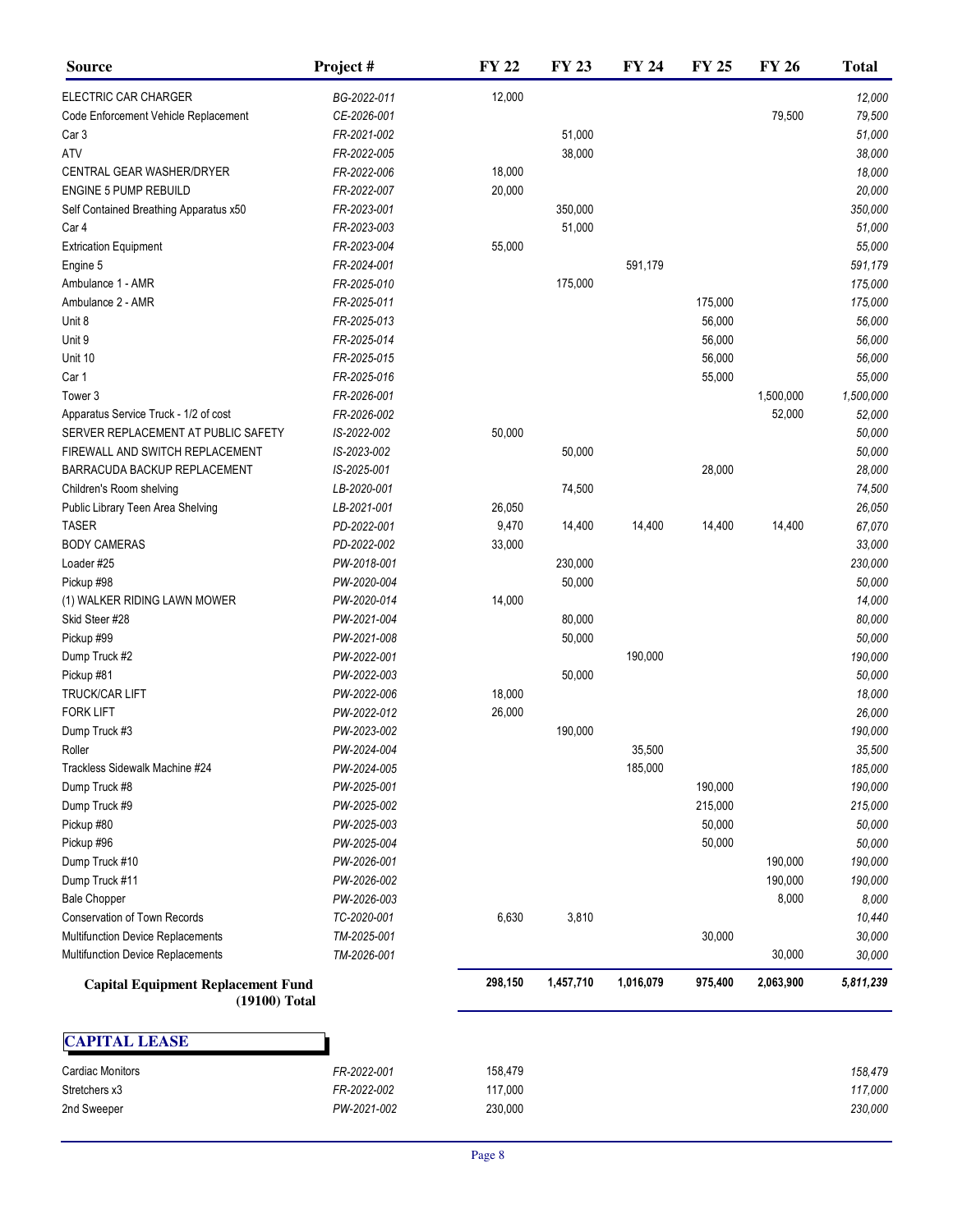| <b>Source</b>                                                                               | Project#                   | <b>FY 22</b>       | <b>FY 23</b> | <b>FY 24</b> | <b>FY 25</b> | <b>FY 26</b> | <b>Total</b>       |
|---------------------------------------------------------------------------------------------|----------------------------|--------------------|--------------|--------------|--------------|--------------|--------------------|
| Pickup #97                                                                                  | PW-2021-006                | 60,000             |              |              |              |              | 60,000             |
| Dump Truck #01                                                                              | PW-2021-007                | 215,000            |              |              |              |              | 215,000            |
| <b>NEW TRACKLESS</b>                                                                        | PW-2022-002                | 185,000            |              |              |              |              | 185,000            |
| Dump Truck #4                                                                               | PW-2022-007                | 190,000            |              |              |              |              | 190,000            |
| <b>CAPITAL LEASE Total</b>                                                                  |                            | 1,155,479          |              |              |              |              | 1,155,479          |
| <b>CDBG</b> Grant                                                                           |                            |                    |              |              |              |              |                    |
|                                                                                             |                            |                    |              |              |              |              |                    |
| Depot Street -Sewer Pump Station<br>S WINDHAM SIDEWALK & PARKING IMPROVEMENT<br><b>PROJ</b> | TM-2020-003<br>TM-2022-013 | 250,000<br>149,000 |              |              |              |              | 250,000<br>149,000 |
| <b>CDBG</b> Grant Total                                                                     |                            | 399,000            |              |              |              |              | 399,000            |
| <b>Earned bond interest - wsmf</b>                                                          |                            |                    |              |              |              |              |                    |
| <b>Public Works Security Cameras</b>                                                        | BG-2022-014                | 20,000             |              |              |              |              | 20,000             |
| <b>Earned bond interest - wsmf Total</b>                                                    |                            | 20,000             |              |              |              |              | 20,000             |
| <b>MDOT - MPI</b>                                                                           |                            |                    |              |              |              |              |                    |
| 21ST CENTURY DOWNTOWN PLAN                                                                  | TM-2020-002                | 625,000            |              |              |              |              | 625,000            |
| <b>MDOT</b> - MPI Total                                                                     |                            | 625,000            |              |              |              |              | 625,000            |
|                                                                                             |                            |                    |              |              |              |              |                    |
| <b>Other Grants, Donations &amp; Fundraisin</b>                                             |                            |                    |              |              |              |              |                    |
| Community Park Project Phase III                                                            | PR-2023-002                |                    | 150,000      |              |              |              | 150,000            |
| Other Grants, Donations & Fundraising<br><b>Total</b>                                       |                            |                    | 150,000      |              |              |              | 150,000            |
| <b>REC IMPACT FEES (19400)</b>                                                              |                            |                    |              |              |              |              |                    |
| Dundee Parking Lot Improvements                                                             | PR-2021-007                |                    | 12,000       |              |              |              | 12,000             |
| Dog Park - Donnabeth Lippman Park                                                           | PR-2022-001                |                    |              | 40,000       |              |              | 40,000             |
| Lowell Playground Replacement                                                               | PR-2022-002                | 56,000             |              |              |              |              | 56,000             |
| LIPPMAN PARK DESIGN AND ENGINEERING                                                         | PR-2022-005                | 20,000             |              |              |              |              | 20,000             |
| Town Hall Playground                                                                        | PR-2023-001                |                    | 75,000       |              |              |              | 75,000             |
| Community Park Project Phase III                                                            | PR-2023-002                |                    | 150,950      |              |              |              | 150,950            |
| Community Park Phase IV                                                                     | PR-2024-002                |                    |              | 160,000      |              |              | 160,000            |
| <b>Community Center Study</b>                                                               | TM-2021-008                |                    | 50,000       |              |              |              | 50,000             |
| REC IMPACT FEES (19400) Total                                                               |                            | 76,000             | 287,950      | 200,000      |              |              | 563,950            |
| <b>Road Improvements Fund (19200)</b>                                                       |                            |                    |              |              |              |              |                    |
| <b>Engineering Services</b>                                                                 | RD-2020-010                | 50,000             | 50,000       | 50,000       | 50,000       | 50,000       | 250,000            |
| Road projects - Supplies & Materials                                                        | RD-2020-011                | 37,500             | 37,500       | 45,000       | 45,000       | 45,000       | 210,000            |
| Road Projects - Outside Contractors                                                         | RD-2020-012                | 37,500             | 50,000       | 50,000       |              |              | 137,500            |
| Road Projects - Equipment Rental                                                            | RD-2020-013                | 75,000             | 75,000       | 75,000       | 75,000       | 75,000       | 375,000            |
| RETAINERS FY 20 PROJECTS                                                                    | RD-2021-004                | 18,752             |              |              |              |              | 18,752             |
| HALL ROAD -REBUILD                                                                          | RD-2022-005                |                    | 500,000      |              |              |              | 500,000            |
| Varney Mill Estate Subdivision                                                              | RD-2023-002                |                    | 540,000      |              |              |              | 540,000            |
| Falmouth Road Rte 115 to Stevens Rd                                                         | RD-2023-003                |                    | 160,300      |              |              |              | 160,300            |
| PAVING AND RECONSTRUCTION                                                                   | RD-2024-001                |                    | 800,000      | 985,000      | 1,200,000    | 1,200,000    | 4,185,000          |
| <b>Barnes Road</b>                                                                          | RD-2024-002                |                    |              | 720,000      |              |              | 720,000            |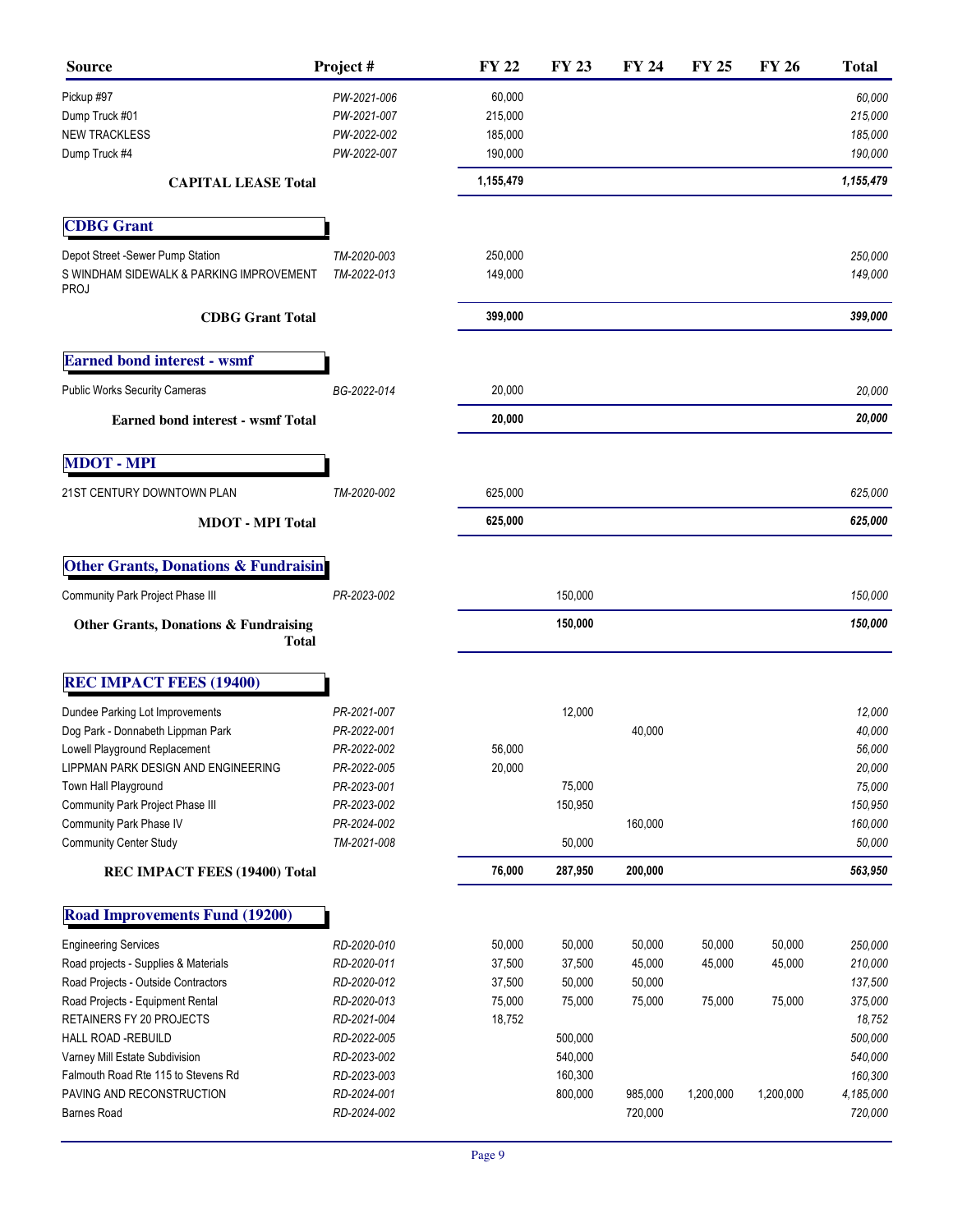| <b>Source</b>                                          | Project #   | <b>FY 22</b> | <b>FY 23</b> | <b>FY 24</b> | <b>FY 25</b> | <b>FY 26</b> | <b>Total</b> |
|--------------------------------------------------------|-------------|--------------|--------------|--------------|--------------|--------------|--------------|
| Collinwood Circle & Running Brook Development          | RD-2024-003 |              |              | 105,000      |              |              | 105,000      |
| PUBLIC DIRT ROAD IMPROVEMENTS                          | RD-2025-001 |              |              |              | 500,000      | 500,000      | 1,000,000    |
| PUBLIC DIRT ROAD SURVEYING                             | TM-2021-006 |              | 30,000       | 30,000       | 30,000       | 30,000       | 120,000      |
| <b>RESERVE - ROADS/LEGAL</b>                           | TM-2022-004 | 20,000       |              |              |              |              | 20,000       |
| Road Improvements Fund (19200) Total                   |             | 238,752      | 2,242,800    | 2,060,000    | 1,900,000    | 1,900,000    | 8,341,552    |
| <b>TIF FUNDS</b>                                       |             |              |              |              |              |              |              |
| <b>MISC PROJECTS</b>                                   | TM-2022-002 | 20,000       |              |              |              |              | 20,000       |
| N WINDHAM WASTEWATER SYSTEM LAND<br><b>ACQUISITION</b> | TM-2022-009 | 100,000      |              |              |              |              | 100,000      |
| N WINDHAM ACCESS ROAD LAND ACQUISITION                 | TM-2022-010 | 100,000      |              |              |              |              | 100,000      |
| <b>WAYFINDING SIGNAGE PROGRAM</b>                      | TM-2022-011 | 10,000       | 40,000       |              |              |              | 50,000       |
| <b>STORAGE FACILITY</b>                                | TM-2022-012 | 250,000      |              |              |              |              | 250,000      |
| S WINDHAM SIDEWALK & PARKING IMPROVEMENT<br>PROJ       | TM-2022-013 | 60,000       |              |              |              |              | 60,000       |
| <b>TIF FUNDS Total</b>                                 |             | 540,000      | 40,000       |              |              |              | 580,000      |
| <b>GRAND TOTAL</b>                                     |             | 8,445,791    | 6,339,760    | 3,322,079    | 3,575,400    | 4,313,900    | 25,996,930   |